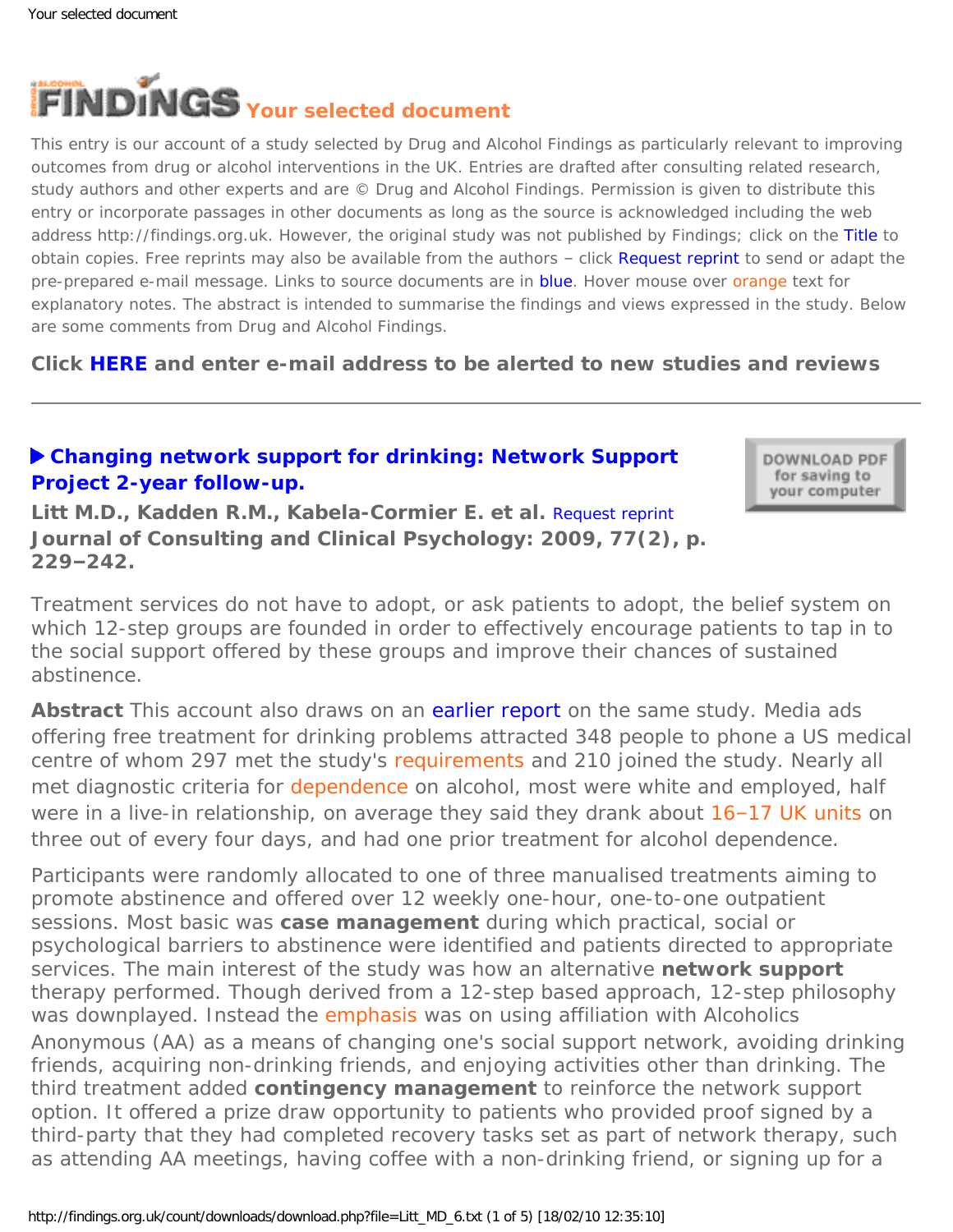## Your selected document

further education. Patients were assured that whether they drank had no bearing on the availability of prizes. Patients [were reinterviewed](#page-0-0) by researchers after treatment ended and then every three months for another two years.

All three treatments yielded sustained abstinence and substantial [increases](#page-0-0) in nondrinking days. Contrary to expectations, drinking outcomes were best when network support was *not* incentivised by contingency management. When network therapy was implemented on its own, once treatment had ended the improvements were greater and more sustained than in either of the other two treatments. Towards the end of the followup, these patients avoided drinking on about 80% of days versus just over 60% for the other two treatments, and about 40% said they had been totally abstinent versus under 30%, statistically significant advantages. When supplemented by contingency management, during treatment patients did well, but the number of days they avoided drinking fell back after treatment ended. On abstinence yardsticks, case management patients did relatively poorly from the start, but by the final nine months they were doing as well as the contingency management patients whose gains had by then faded. On days they did drink, patients in all three treatments on average drank roughly the same [amount,](#page-0-0) and there were no statistically significant differences in their experiences of negative alcohol-related consequences.

The study also assessed some of the 'mechanisms' through which the treatments might have affected drinking. Consistently the network support option led to the greatest and most sustained abstinence-supportive [changes](#page-0-0) in the patient's social circle. By the end of the follow-up period, adding incentives to the network support option retarded these changes to the point where networks were no more supportive of abstinence than after the basic case management option, which did not even try to alter social networks. The standalone network support option also led to greater increases in patients' confidence that they could resist drinking ('self-efficacy'), and in their repertoire of strategies for doing so. Network support patients tended to add non-drinking contacts to their social networks rather than to eliminate drinkers.

Finally the study tested whether these mechanisms did indeed account for the advantage network support patients had in days without drinking. The resultant model suggested that network support improved on the other two options by more effectively (in each case, as measured after treatment had ended) increasing AA attendance, how many non-drinking friends the patient had, their confidence in resisting drinking, and their strategies for doing so.

For the authors their findings showed that a treatment focused on changing the drinker's social environment can result in long-term changes in their social networks which contribute to improved drinking outcomes. AA attendance and increasing the number of non-drinking friends were strong predictors of drinking outcomes, appearing to increase abstinence partly by reinforcing patients' confidence in their ability to resist drinking.

FINDINGS The messages of the study seem to be that:

**1** An approach which systematically bolsters non-drinking contacts and support in a drinker's social circle can lead to greater and more sustained abstinence than typical counselling which does not include this component.

**2** Incentivising this approach with material rewards may not only be ineffective, but actually counterproductive.

**3** 12-step philosophy can be de-emphasised during treatment, yet the non-drinking social support 12-step groups offers remains an effective ingredient. Each is examined below.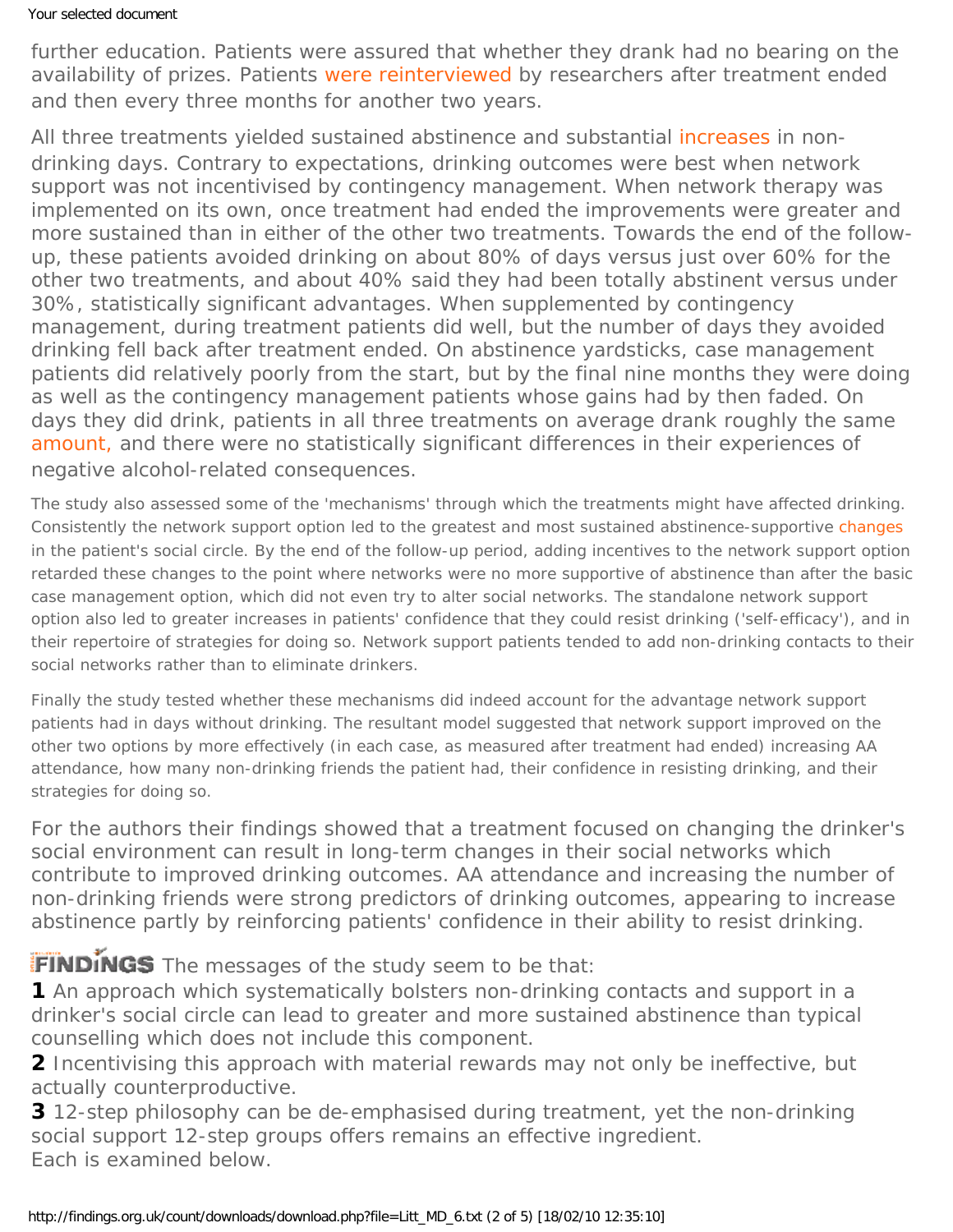**1** The first of these messages appears out of line with Britain's [UKATT trial,](https://findings.org.uk/count/downloads/download.php?file=nug_14_6.pdf) which found that for alcohol problems a network approach was *not* superior to a therapy based on motivational interviewing. Possible reasons for this discrepancy are many. For network therapies, the most fundamental is that in Britain the UKATT therapy [focused on](http://dx.doi.org/10.1016/S0306-4603(01)00176-9) generating support from the client's *existing* family and friends, if possible directly involving them in therapy sessions. In contrast, the featured study's network treatment relied mainly on new contacts made via mutual aid groups, who perhaps could be relied on more to model and encourage abstinence, with fewer of the complications involved in also for example being a spouse, close friend or work colleague. In UKATT the attempt to involve these and other people [was described](http://dx.doi.org/10.1093/alcalc/agn112) as a "mixed blessing", attracting the highest number of "least useful" assessments in both therapist and client post-session feedback reports, though more often it was seen as among the most useful elements. This [polarisation](#page-0-0) may derive from the attempt to involve people whose close and lasting/ permanent relationship with the patient [carries with it](http://dx.doi.org/10.1097/ADT.0b013e31802b4eb2) the potential for seriously obstructing as well as facilitating progress. [Another variant](https://findings.org.uk/count/downloads/download.php?file=Powers_MB_1.txt) on this type of approach helps avoid such problems by selecting only patients with a suitable, supportive and willing partner.

At a deeper level, in mutual aid groups the members are the [vehicles of their own](#page-0-0) [recovery](#page-0-0) and that of other members. The more active this participation, the greater are the benefits ([1](http://dx.doi.org/10.1080/16066350902770458) [2\)](http://dx.doi.org/10.1111/j.1360-0443.2007.02111.x). In contrast, the UKATT therapy *was* a therapy; it required certain actions of the patient and a degree of participation, but in the context of something being done to rather than by them. The [background notes](https://findings.org.uk/count/downloads/download.php?file=Litt_MD_6_back.htm#1) deal with the issues of whether mutual aid groups are available and supported in the UK, and other differences between the featured study and UKATT which could account for the difference in outcomes.

**2** *How* incentivising network support with material rewards made it less effective seems reasonably clear; *why*, less so. Especially towards the end of the two-year follow-up period, incentives weakened the network support option's positive influences on how many non-drinking friends the patient had, their confidence in resisting drinking ('selfefficacy'), and their strategies for doing so. Since all these partly accounted for impacts on abstinence, this too was weakened. A possible reason is that external incentives to engage in social network activities distracted patients from or diluted the impact of the rewards inherent in such activities, like praise and recognition for efforts to stop drinking. The study's authors highlighted the influence of post-treatment self-efficacy. It seemed as if during treatment patients relied on (or at least, saw themselves as relying on) the incentives to keep them on track. When these ended, they were left without the strong belief in their own ability which in other patients had been built up by the experience of resisting drinking without the need for incentives. The potential for material rewards to undermine 'intrinsic' motivation for engaging in, completing, or doing well at a task is [well established.](https://findings.org.uk/count/downloads/download.php?file=Litt_MD_5.txt) Though studies are few, such an effect [has also been observed](https://findings.org.uk/count/downloads/download.php?file=Litt_MD_5.txt) in substance use treatment, during which readiness to change, motivation, or confidence in one's ability to resist substance use were held back by contingency management relative to other therapies. The [most relevant](http://dx.doi.org/10.1037//0022-006X.68.6.1051) of these studies found that supplementing motivational and coping skills therapy with rewards halved what without the rewards was a substantial increase in confidence in ability to refrain from smoking cannabis. Such effects are however by no means inevitable. The meaning the patient attaches to the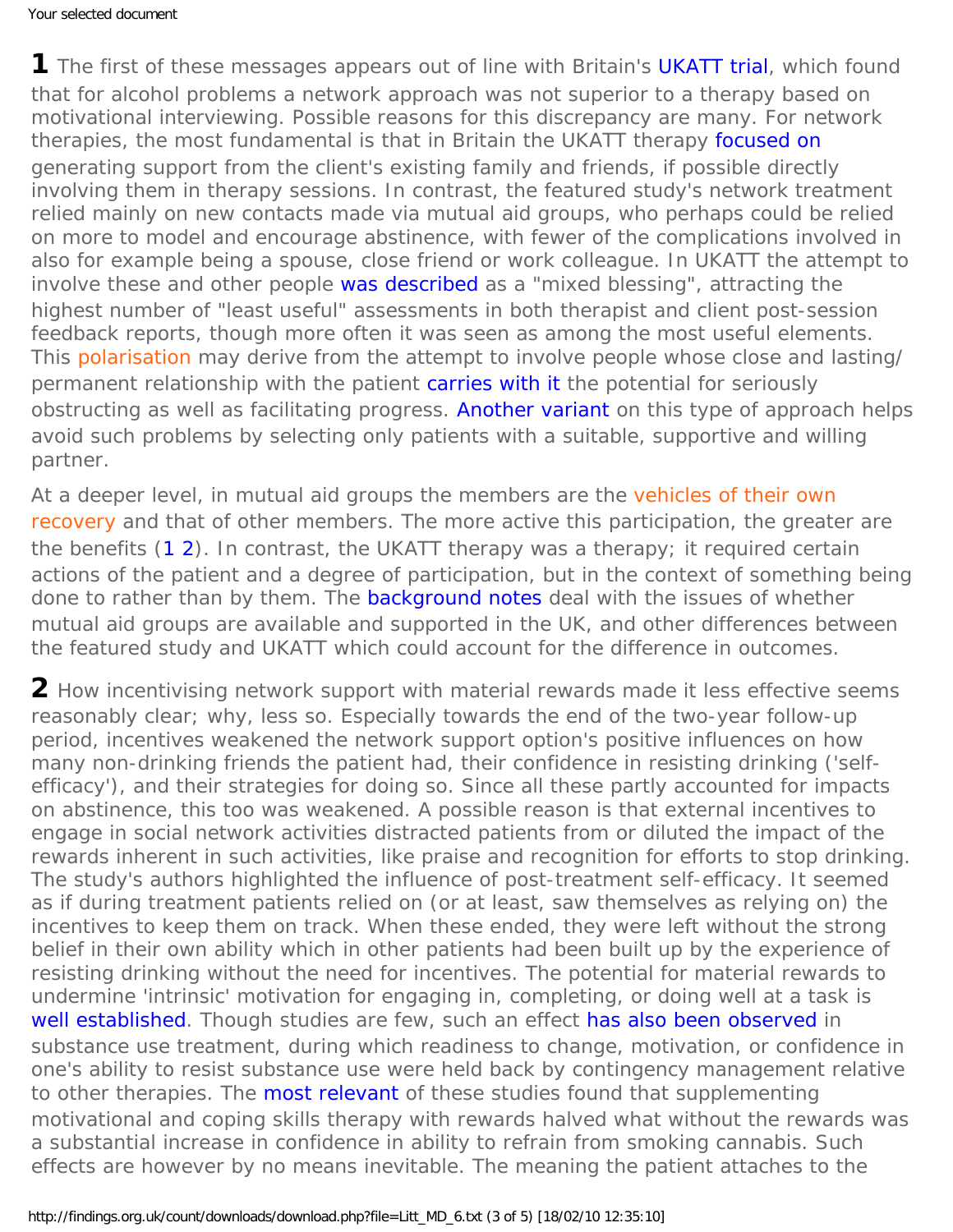incentives is probably critical and can be influenced by how these are integrated in to accompanying therapy. The [background notes](https://findings.org.uk/count/downloads/download.php?file=Litt_MD_6_back.htm#2) explore this important issue further.

**3** The implication that 12-step philosophy can be de-emphasised during treatment is potentially important for people who find it hard to embrace this philosophy, but would benefit from repeated and extended contact with committed abstainers. For the relatively secular UK, the 'higher power' steps and references to God seem the least appreciated and most off-putting of the 12 steps, the more so in [one study](http://dx.doi.org/10.1159/000050719) among drinkers in treatment (the majority held these views) than drug users. In this study almost half the drinkers said the 12 steps would deter them from attending AA/ NA meetings. Focusing instead on the social network/support offered by mutual aid groups is also in line with findings from across health and mental health sectors (for [example](http://dx.doi.org/10.1002/gps.2181), among the elderly) of the adverse impacts of loneliness and the positive impacts of social support networks. The social support element was also highlighted by England's National Treatment Agency for Substance Misuse in its [recommendations](http://www.nta.nhs.uk/news_events/newsarticle.aspx?NewsarticleID=207) for effective commissioning for recovery.

However, it cannot be assumed that 12-step philosophy played no part in the featured study's outcomes. It seems unlikely that these beliefs *remained* de-emphasised while patients participated in Alcoholics Anonymous meetings. Potentially, fostering commitment to AA philosophy was one way AA attendance and non-drinking friends helped sustain abstinence, bolstered patients' confidence they could resist drinking, and extended their repertoire of strategies for doing so – all ways network support exerted a greater impact than the other treatments. Evidence [has been found](https://findings.org.uk/count/downloads/download.php?file=White_WL_19.txt) for [many ways](#page-0-0) in which mutual aid supports abstinence. Social support is one, but may itself be sustained, justified and even mandated by 12-step traditions and philosophy, much in the way that the social support gained from (for example) joining sports clubs or churches may be sustained, justified and mandated by the traditions of the sport or religious beliefs involving obligations to others and communal worship. The **background notes** explore these issues further, concluding that 12-step groups mainly work through mechanisms common to other therapies, among which is social support, and in particular social support for abstinence. However, this particular form of support may have been highlighted because the research has generally adopted abstinence as its key outcome measure.

Despite some methodological limitations (of which the main one was that the patients had not sought treatment in the normal way [background notes](https://findings.org.uk/count/downloads/download.php?file=Litt_MD_6_back.htm#methodology)), the study offers a way for services in countries like the UK to tap in to the social support offered by mutual aid groups without having to ask patients to adopt the belief system or objectives on which 12-step groups are founded. [Historically](http://dx.doi.org/10.2105/AJPH.2007/117226) the perfectionist ideal of abstinence, though it originated in the UK, took root in the USA but was sidelined and even ridiculed in Britain, which was more comfortable (and still is) with a pragmatic approach embracing controlled drinking. The consequences seemed apparent in a [study](http://informahealthcare.com/doi/abs/10.3109/14659890009053075) published in 2000, which found that only a small minority of alcohol treatment clients in the UK attend AA. Practical tactics for increasing mutual aid uptake *include* emphasising the concrete benefits and mutual support available through AA rather than the spiritual aspects, escorting patients to 'taster' meetings during treatment (with the escort perhaps being a former patient now attending AA), arranging an introductory meeting at the treatment